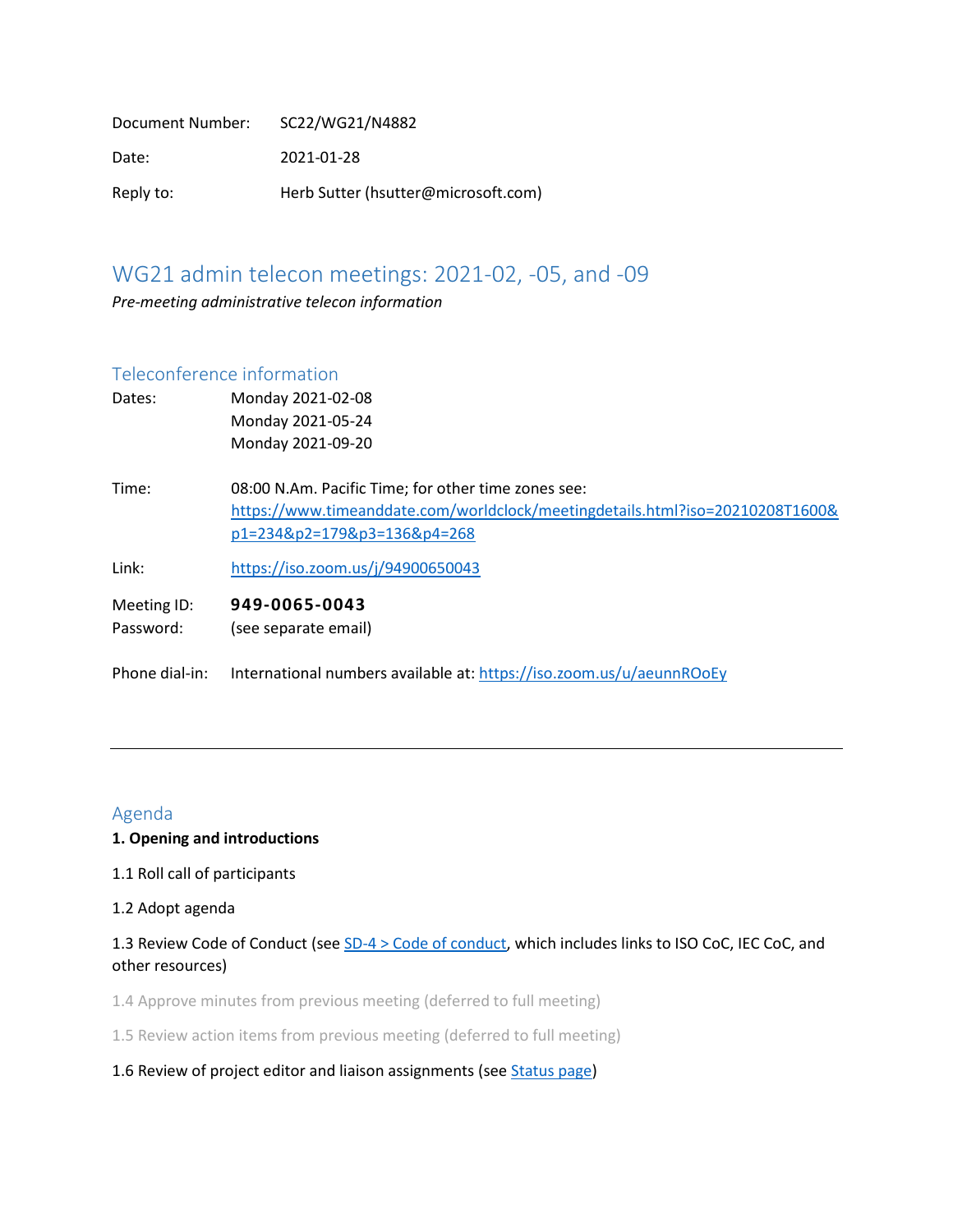#### **2. Status reports**

2.0 Administrative and advisory subgroups

- **AG**, Admin group: Hal Finkel
- **DG**, Direction group: Daveed Vandevoorde
- **ARG**, ABI review group: Daveed Vandevoorde
- **SRG,** Safety/security review group: TBD

2.1 Pipeline stage 1 groups: Specialist subgroups (SGs)

Note: SGs 3, 8, 9, and 11 are currently dormant, and their topics are handled in the stage 2 subgroups.

- **SG1**, Concurrency: Olivier Giroux
- **SG2**, Modules: David Stone
- **SG4**, Networking: Jeff Snyder
- **SG5**, Transactional memory: Hans Boehm
- **SG6**, Numerics: Lisa Lippincott
- **SG7**, Compile-time programming: Hana Dusíková
- **SG10**, Feature test: Barry Revzin
- **SG12**, Undefined and unspecified behavior: Gabriel Dos Reis
- **SG13**, HMI and I/O: Roger Orr
- **SG14**, Low latency: Michael Wong
- **SG15**, Tooling: Michael Spencer
- **SG16**, Unicode: Tom Honermann
- **SG17**, EWG incubator: Botond Ballo
- **SG18**, LEWG incubator: Billy Baker
- **SG19**, Machine learning: Michael Wong
- **SG20**, Education: JC van Winkel
- **SG21**, Contracts: John Spicer
- **SG22**, C/C++ liaison: Aaron Ballman

2.2 Pipeline stage 2 groups: Design subgroups

- **EWG**, Core evolution: JF Bastien
- **LEWG**, Library evolution: Bryce Lelbach

2.3 Pipeline stage 3 groups: Wording subgroups

- **CWG**, Core wording: Mike Miller
- **LWG**, Library wording: Jonathan Wakely

2.5 SC22 report (other than C liaison, covered above in SG22)

#### **3. New business**

3.1 Review of priorities and target dates (se[e Status page,](http://isocpp.org/std/status) [P1000\)](https://wg21.link/p1000)